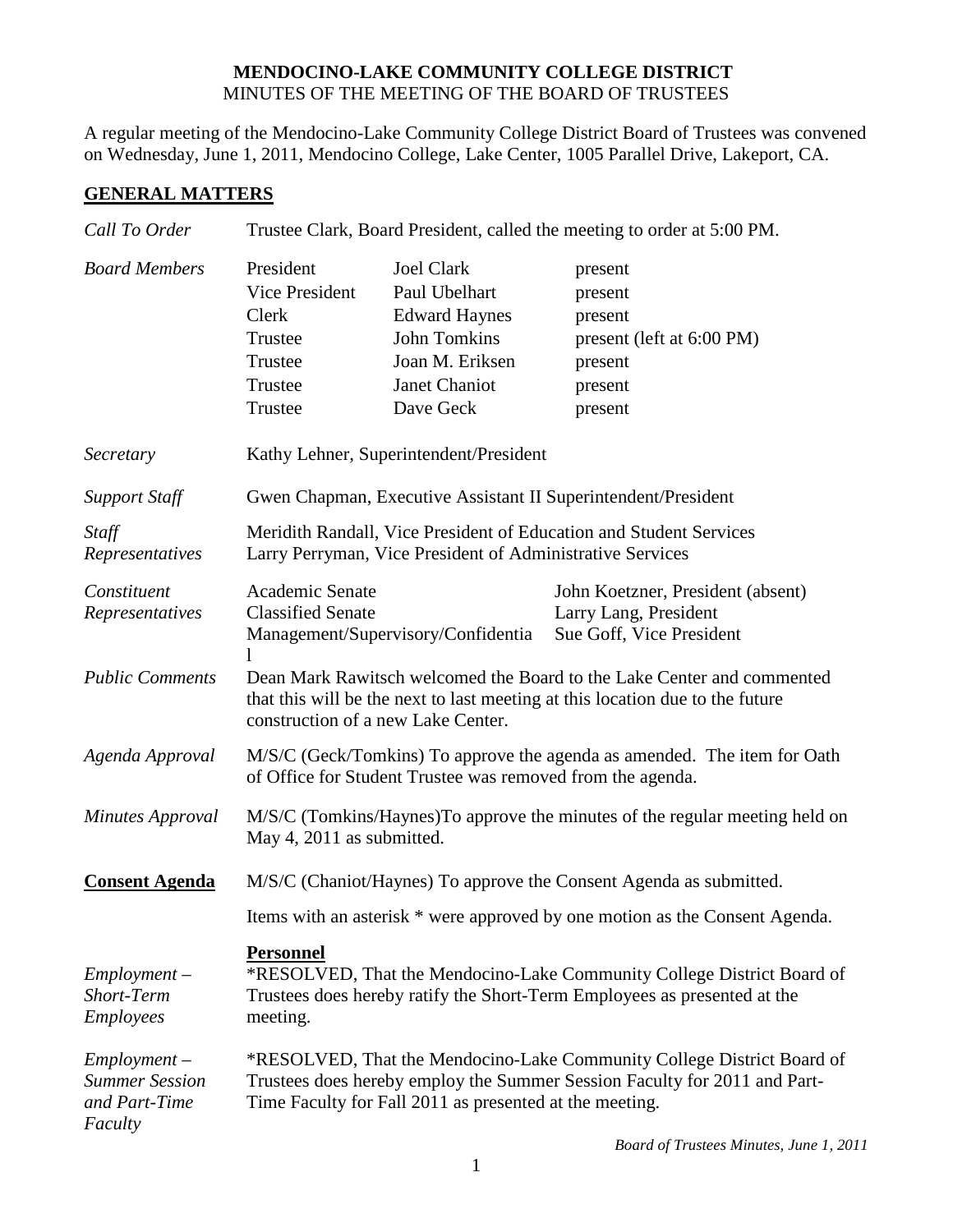| Volunteers                                 | *RESOLVED, That the Mendocino-Lake Community College District Board of<br>Trustees does hereby approve the volunteers as submitted.                                                                                                                                                                                                                  |  |
|--------------------------------------------|------------------------------------------------------------------------------------------------------------------------------------------------------------------------------------------------------------------------------------------------------------------------------------------------------------------------------------------------------|--|
| Resignation -<br>Faculty                   | *RESOLVED, That the Mendocino-Lake Community College District Board of<br>Trustees does hereby ratify the resignation of Shannon McCulley on June 30,<br>2011.                                                                                                                                                                                       |  |
| <b>Staffing Changes</b>                    | *RESOLVED, That the Mendocino-Lake Community College District Board of<br>Trustees does hereby ratify the following changes effective June 1, 2011:<br>Kurt Combs, Counselor/Articulation Officer - 193 to 211 days/year<br>Denice Solgat, Center Assistant $(10$ months/year) – 32 to 40 hours per week                                             |  |
| $Employment -$<br>Professional<br>Expert   | *RESOLVED, That the Mendocino-Lake Community College District Board of<br>Trustees does hereby employ Jennifer Banks as EMT-Paramedic Program<br>Director, pursuant to Education Code Section 88003, July 1, 2011, through June<br>30, 2012.                                                                                                         |  |
| <b>MPFA</b> Contract<br>Revisions, 2010-11 | *RESOLVED, That the Mendocino-Lake Community College District Board of<br>Trustees does hereby ratify the 2010-11 Mendocino Part-Time Faculty<br>Association contract revisions and side letters of June 1, 2009, June 22, 2009,<br>and August 3, 2009.                                                                                              |  |
| MCFT 2011-12<br>Reopeners                  | *RESOLVED, That the Mendocino-Lake Community College District Board of<br>Trustees does hereby receive the initial 2011-12 collective bargaining proposal<br>from Mendocino College Federation of Teachers (MCFT) and directs the<br>Superintendent/President to receive public comments on this proposal prior to<br>the July meeting of the Board. |  |
| Side Letter $-$<br><b>MCFT</b>             | *RESOLVED, That the Mendocino-Lake Community College District Board of<br>Trustees does hereby ratify the May 20, 2011 side letter with MCFT.                                                                                                                                                                                                        |  |
|                                            | <b>Other Items</b>                                                                                                                                                                                                                                                                                                                                   |  |
| Fiscal Report as of<br>April 30, 2011      | *RESOLVED, That the Mendocino-Lake Community College District Board of<br>Trustees does hereby accept the fiscal report as submitted.                                                                                                                                                                                                                |  |
| Donation of<br><b>Automobiles</b>          | *RESOLVED, That the Mendocino-Lake Community College District Board of<br>Trustees does hereby accept the donation of automobiles to the Auto Tech Club<br>by Harold Burbery, Devin Morrill, Dan Hamburg, Connel Murray, and Linda<br>and Bill Ayotti.                                                                                               |  |
| CDV Self-<br>Evaluation                    | *RESOLVED, That the Mendocino-Lake Community College District Board of<br>Trustees does hereby receive the CDV Center self-evaluation.                                                                                                                                                                                                               |  |
| 2011-12 Catalog                            | *RESOLVED, That the Mendocino-Lake Community College District Board of<br>Trustees does hereby approve the 2011-12 Mendocino College Catalog.                                                                                                                                                                                                        |  |
| Donation of<br>Compost                     | *RESOLVED, That the Mendocino-Lake Community College District Board of<br>Trustees does hereby accept the donation of 45 yards of compost from Cold                                                                                                                                                                                                  |  |
| District Order of                          | Creek Compost for use by the Agriculture Program.<br>*RESOLVED, That the Mendocino-Lake Community College District Board of<br>Board of Trustees Minutes, June 1, 2011                                                                                                                                                                               |  |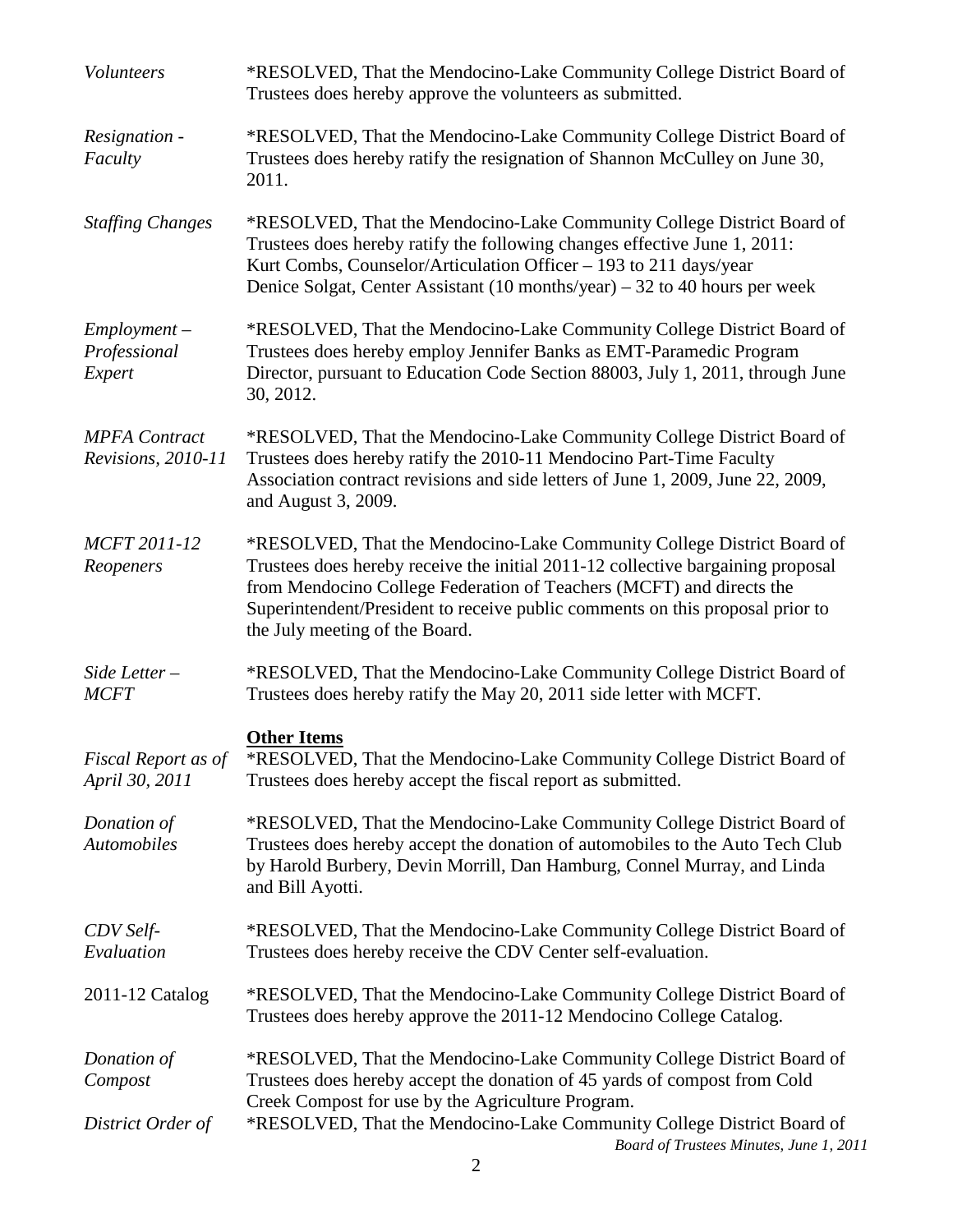| <i>Priorities</i><br>5-Year Capital<br><b>Outlay Plan</b><br>2013-2017     | Trustees does hereby adopt the District Order of Priorities Five-Year Capital<br>Construction Plan for 2013-2017.                                                                                                                                                                                        |  |
|----------------------------------------------------------------------------|----------------------------------------------------------------------------------------------------------------------------------------------------------------------------------------------------------------------------------------------------------------------------------------------------------|--|
| 2011-12 Tentative<br><b>Budget</b>                                         | <b>Action Items</b><br>M/S/C (Tomkins/Geck) RESOLVED, That the Mendocino-Lake Community<br>College District Board of Trustees does hereby adopt the 2011/12 Tentative<br>Budget as presented on attachments A-J.                                                                                         |  |
|                                                                            | Superintendent/President Lehner reminded that Board that the law requires<br>adoption of a tentative budget in June of every year even though the State does<br>not have a budget. VP Perryman added that adopting this budget gives the<br>District spending authority until a final budget is adopted. |  |
|                                                                            | Vice President Perryman reviewed the budget calling attention to several items:<br>The ending fund balance for 2010/11 is 14% and these reserves will be<br>$\bullet$<br>needed for the 2011/12 budget.<br>The trailer bill has been signed to increase enrollment fees from \$26 to                     |  |
|                                                                            | \$36 for the fall semester.<br>This budget takes a conservative approach in assuming that the State                                                                                                                                                                                                      |  |
|                                                                            | budget will be an "all cuts budget."                                                                                                                                                                                                                                                                     |  |
|                                                                            | Some of the budget savings has been in not filling vacancies when staff<br>retire. There is a possibility that it may be necessary to fill all vacant<br>faculty positions in order to meet the 50% Law. This budget will meet<br>the 50% law for next year.                                             |  |
|                                                                            | The Trustees asked questions and also discussed apportionment deferral and<br>cash flow, security on the solar field, and the fact that this budget does not meet<br>the Board's budget parameters. Vice President Perryman will be proposing<br>changes to the budget parameters in the future.         |  |
| <b>New Board Policy</b>                                                    | M/S/C (Haynes/Tomkins) RESOLVED, That the Mendocino-Lake Community<br>College District Board of Trustees does hereby approve Policy 413 Community<br>Service Classes as amended at the meeting. The word "monetary" will be<br>inserted in the last sentence.                                            |  |
| Substitution of<br><b>Listed Subcontract</b><br>Library/Learning<br>Center | M/S/C (Chaniot/Eriksen) RESOLVED, That the Mendocino-Lake Community<br>College District Board of Trustees does hereby approve the concrete<br>subcontractor substitution of Elwood Concrete for the Library/Learning Center<br>project.                                                                  |  |
|                                                                            | <b>Informational Reports and Presentations to Inform the Board</b>                                                                                                                                                                                                                                       |  |
| President's Report                                                         | A written report was submitted by Superintendent/President Lehner. The<br>following was offered in addition:                                                                                                                                                                                             |  |
|                                                                            | In a response to a question from a Trustee regarding the reviewing of<br>programs, Superintendent/President Lehner stated that any proposed<br>changes which come through the Planning and Budgeting Committee (PBC)<br>will be brought to the Board by December of this year.                           |  |
| Education and                                                              | A written report was submitted by Meridith Randall, Vice President of                                                                                                                                                                                                                                    |  |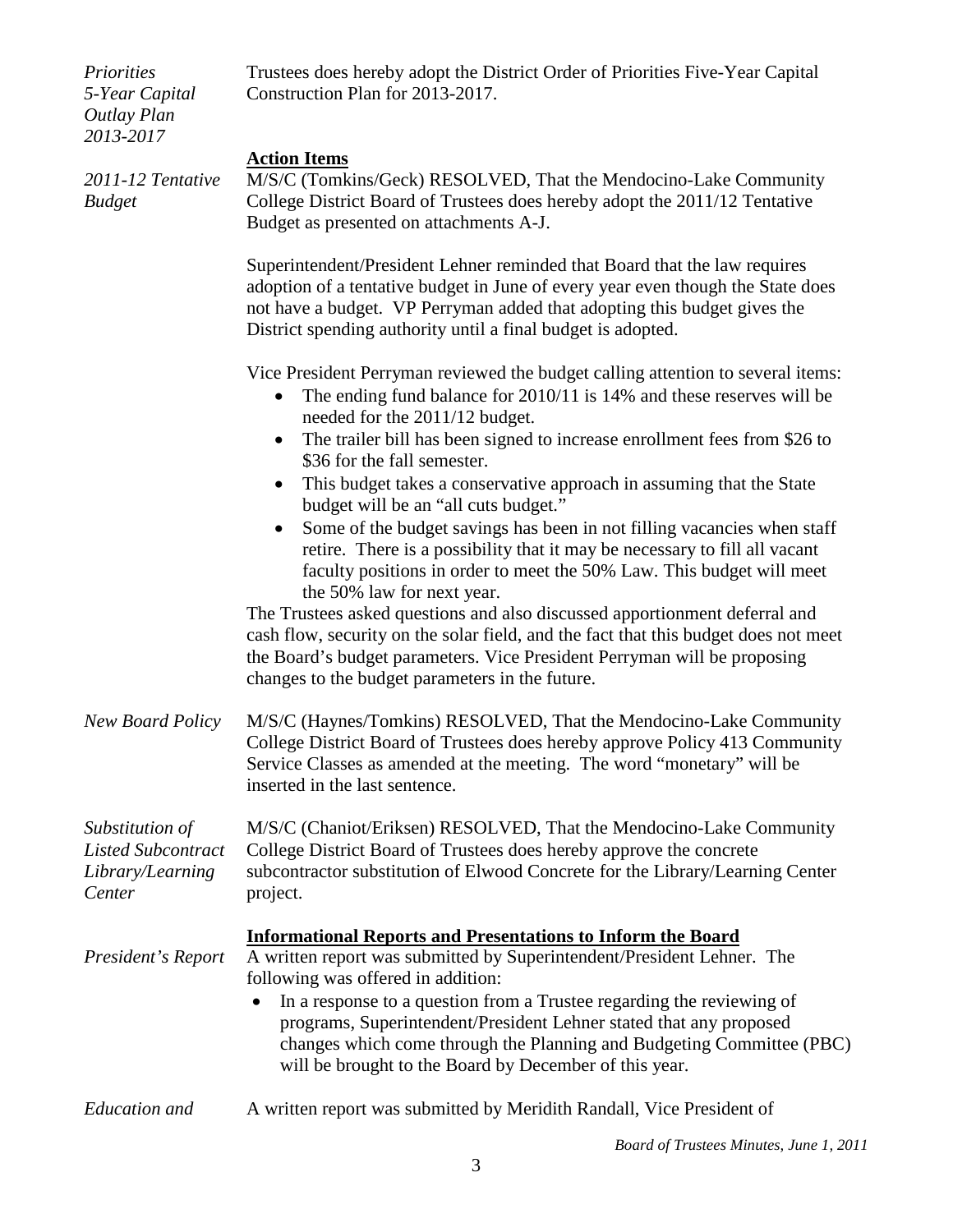| <b>Student Services</b><br>Report                   | Education and Student Services. The following was offered in addition:<br>In response to a question from a Trustee, Vice President Randall and Perry<br>Tripp, Chair of the Native American Advisory Committee, stated that the<br>recent Native American Motivation Day was successful, with over 100<br>students attending. Their opinion was that the event had improved over last<br>year's event.                                                                                                                                                               |
|-----------------------------------------------------|----------------------------------------------------------------------------------------------------------------------------------------------------------------------------------------------------------------------------------------------------------------------------------------------------------------------------------------------------------------------------------------------------------------------------------------------------------------------------------------------------------------------------------------------------------------------|
| <b>CTE</b> Advisory<br>Committee<br>Summary 2010-11 | A written report was submitted by Dean Sue Goff. The following was offered in<br>addition:<br>The Board complimented Dean Goff on her very thorough report and her<br>$\bullet$<br>work with advisory committees.                                                                                                                                                                                                                                                                                                                                                    |
| Administrative<br>Services Report                   | A written report was submitted by Larry Perryman, Vice President of<br>Administrative Services. The following was offered in addition:<br>Community college districts were treated well in the Governor's May<br>Revised Budget.                                                                                                                                                                                                                                                                                                                                     |
| Measure W Bond<br>Report                            | A written report on General Obligation Bonds Series B was submitted by Larry<br>Perryman, Vice President of Administrative Services.                                                                                                                                                                                                                                                                                                                                                                                                                                 |
| Mendocino<br>College<br>Foundation, Inc.            | A written report was submitted by Katie Wojcieszak, Executive Director of the<br>Mendocino College Foundation.                                                                                                                                                                                                                                                                                                                                                                                                                                                       |
| Constituents<br>Report                              | There were no written or oral reports from constituent groups.                                                                                                                                                                                                                                                                                                                                                                                                                                                                                                       |
| <b>Health Benefits</b><br>Report                    | A written report was submitted as information.                                                                                                                                                                                                                                                                                                                                                                                                                                                                                                                       |
|                                                     | Trustee Tomkins left at this point in the meeting.                                                                                                                                                                                                                                                                                                                                                                                                                                                                                                                   |
| <b>Trustee Reports</b>                              | <b>Trustee Communication</b><br>Written reports were submitted by Trustees Eriksen, Chaniot, and Haynes. Oral<br>reports were given by Trustees Eriksen, Haynes, Geck, Chaniot, and Ubelhart.                                                                                                                                                                                                                                                                                                                                                                        |
| Subcommittee<br>Reports                             | <b>Subcommittee on Trustee Areas and Elections:</b><br>Trustee Haynes reported that the subcommittee met and will meet again on June<br>15. Also participating in that meeting will be Paul Tichinin, Superintendent of<br>Mendocino County Office of Education, and Wally Holbrook, Superintendent of<br>Lake County Office of Education. He also commented on the preliminary<br>research done on the costs of redistricting.                                                                                                                                      |
|                                                     | <b>Subcommittee on Trustee Health Benefits:</b><br>Trustee Haynes reported that a legal opinion was obtained from College Counsel<br>regarding change of health benefits for current trustees. The legal opinion stated<br>that the Board cannot change the health benefits for the three current members<br>who have full health benefits unless those three members agree. The Board's<br>policy currently states that those three trustee retain the right to have full benefits<br>until they are no longer in office. Even though there are four members who do |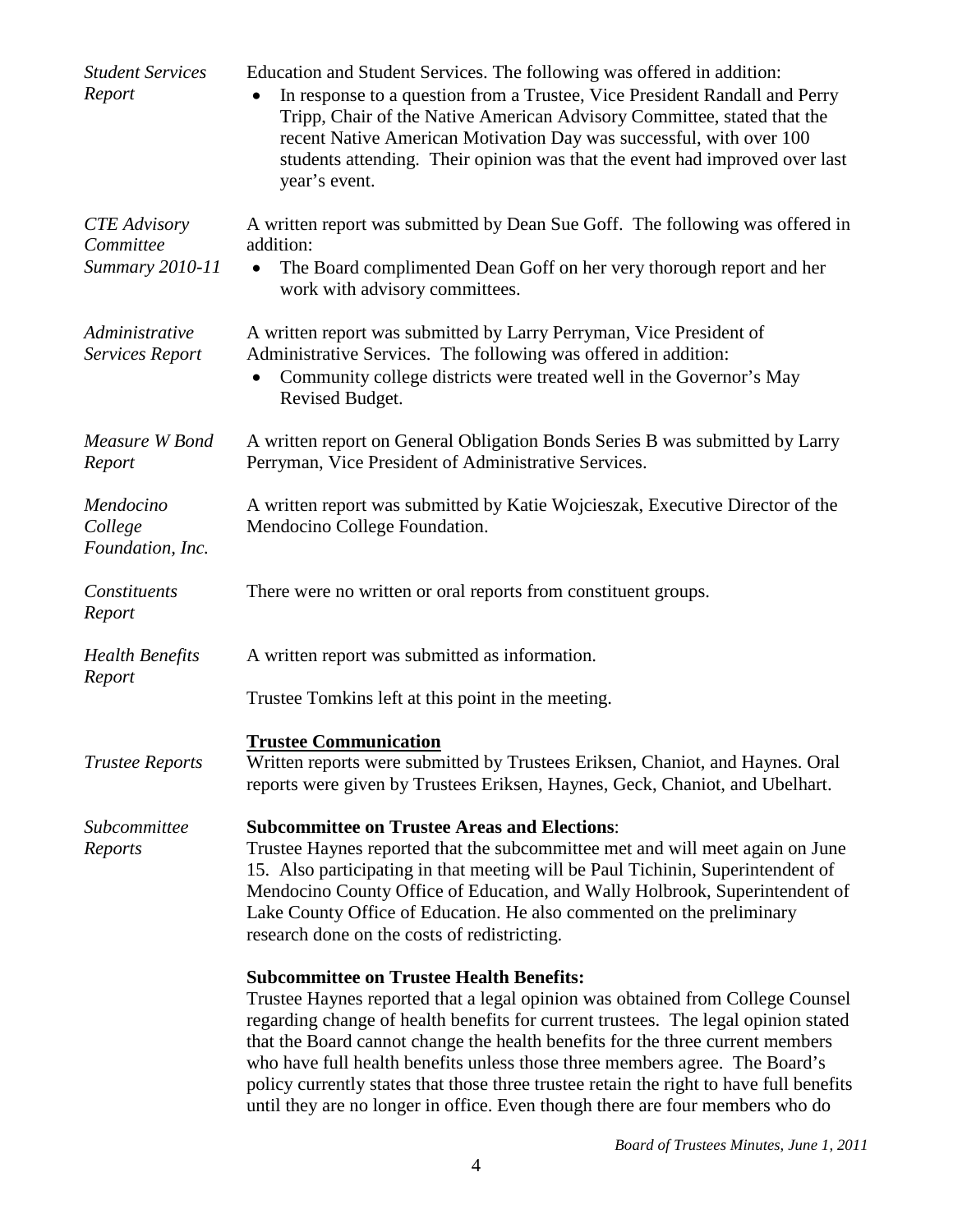not have full benefits, as a majority of the board, a majority vote cannot change that policy unless all three trustees who are receiving full benefits vote to change the policy. The subcommittee will hold another meeting and possibly bring forward a recommendation to the Board at the July meeting.

### **Subcommittee on Election of Board Officers**:

Trustee Geck reported that this committee has not yet met but are planning to meet in June.

#### **Presentation - Time Certain 6:00 PM**

Community Member Verle Anderson requested this item be placed on the agenda.

Verle Anderson, representing the Higher Education Committee (HEC), a subcommittee of The Native American History Project, Inc., gave a presentation to the Board on Native American Studies. Using the College's Education Action Plan Committee's Program Guidelines, HEC has been developing a program for Mendocino College. Ms Anderson stated that Mendocino College should be providing a path to Indian students in our community.

Using spreadsheets with data and statistics on suicide rates, drop out rates, and completers vs enrollments at Mendocino College for Native American young people, Ms. Anderson proposed a program created by HEC. She stated that Mendocino College needs a Native American presence in its curriculum and HEC can recommend Native American educators who can enhance the instruction at the College. HEC will hold public forums to get input on the programs at Mendocino College. HEC is asking the Board of Trustees to provide a written document from the Board in support of HEC's funding application for a Native American Studies Program at Mendocino College.

The Board of Trustees adjourned Open Session from 6:27 PM to 6:32 PM for a brief break.

### **"The Big Picture"**

#### **Mendocino College Native American Studies**:

Rebecca Montes, full-time History Professor who has been working with the Native American Advisory Committee (NAAC) subcommittee on curriculum, presented information on current Native American curriculum at Mendocino College. She reported on the newly developed associates degree with an emphasis in Native American Studies, indicating that four courses on Native American issues are required for degree completion. Indian content is also covered in other classes. It is planned to continue to develop more Native American curriculum over the next years.

Board members questions and comments:

- Have there been any inquiries from casinos looking for training? Response: No.
- Is there outreach regarding these programs? Response: The program is new and has been highlighted on the inside of the fall schedule. Press releases will go out to the media and the NAAC has been promoting to the tribes.

*Native American Education at Mendocino College*

*Community Member Presentation*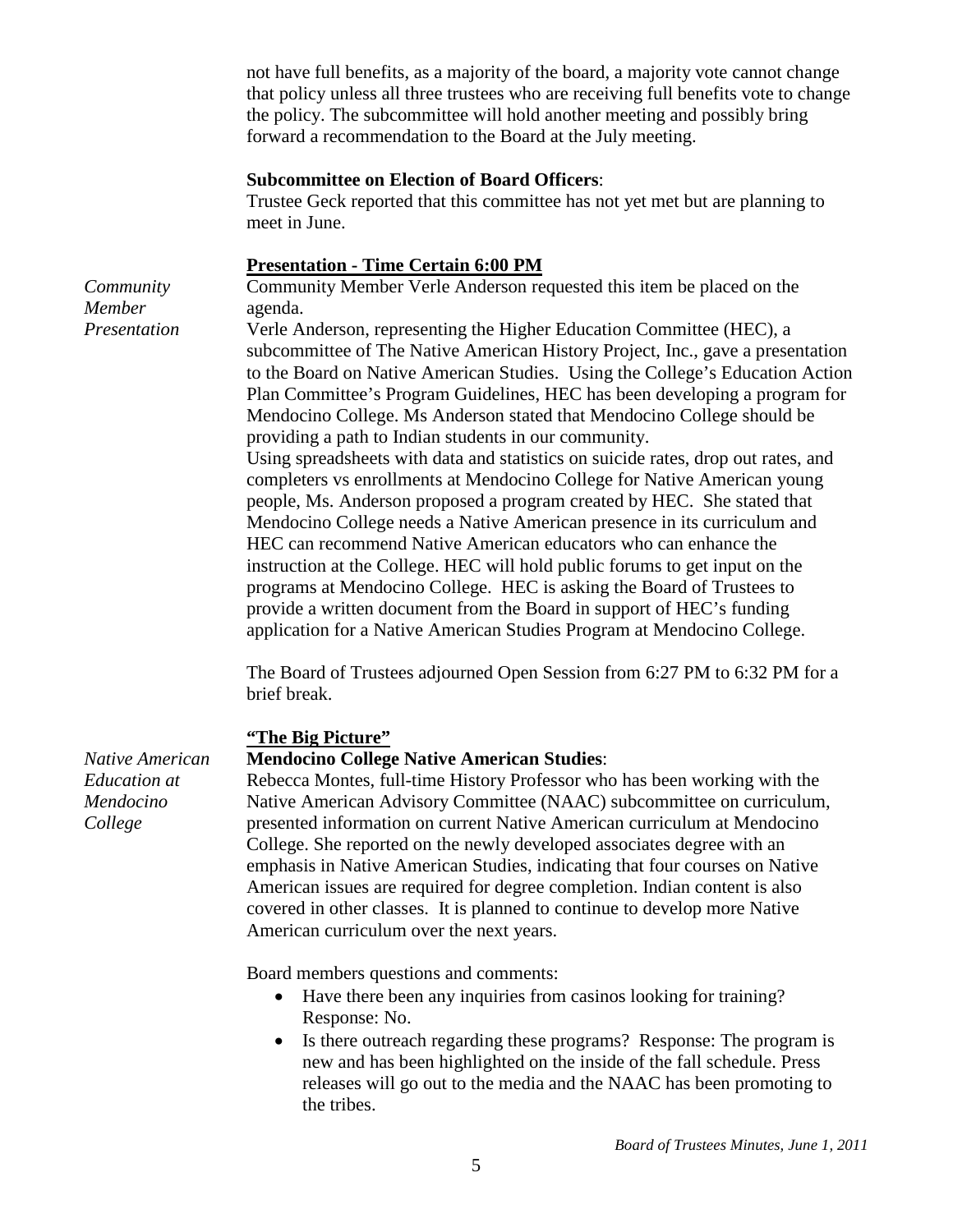- How often are classes offered? Response: Some of the these courses are offered each semester and some once a year. These courses meet the transfer education requirements from the State.
- The Board found the work of Dr. Montez and the subcommittee very impressive.

### **NAAC Presentation**:

Perry Tripp, chair of the Native American Advisory Committee (NAAC) gave a PowerPoint presentation as an annual report to the Board on the work of the NAAC. He commented that there is a strong Native American presence at Mendocino College.

His report contained the mission of the NAAC, accomplishments for last year, and an Action Plan for 2011/12. Some of NAAC's accomplishments for 2010/11: compiled data using a Student Survey, worked with the college to define a space for a Native American Student Center, advised the college on curriculum development in several areas, and worked with the College on the Native American Motivation Day. NAAC's Action Plan includes addressing the needs of the students currently at Mendocino College, promoting the College, outreach to Tribal governments, sponsoring events, and advising College staff on curriculum.

Mr. Tripp recognized those who had contributed to NAAC this year with certificates and asked the Board of Trustees to recognize the NAAC's Action Plan.

The Board of Trustees asked questions and thanked Mr. Tripp for his very thorough presentation. Trustees also commented on the "great deal of progress" made by the NAAC over the years, noting that the relationship between the NAAC and the Board has been collaborative and healthy.

### **Native American Students at Mendocino College**:

Vice President Randall reported that members of the American Indian Alliance (AIA) could not attend the meeting. She reported that the AIA is an active student club at Mendocino College with a president and vice president and a staff advisor (Darletta Fulwider). The AIA awards scholarships to Native American students and is working on an event to honor the 15 Native American students graduating this year. Vice President Randall also reported that there is a division of MESA (Math Engineering and Science Achievement) for Native American students and currently nine percent of the MESA students are Native American. One of those students is one of the Eisenhower scholars recognized at last month's Board of Trustees meeting.

### **Board Discussion**:

Trustees asked questions about the relationship of NAAC, the Native American History Project and HEC to Mendocino College. The history of the organizations was discussed and Trustees reviewed their perceptions and recollections of previous meetings and discussions with Ms. Anderson and HEC regarding Native American Studies Programs. The work of NAAC was